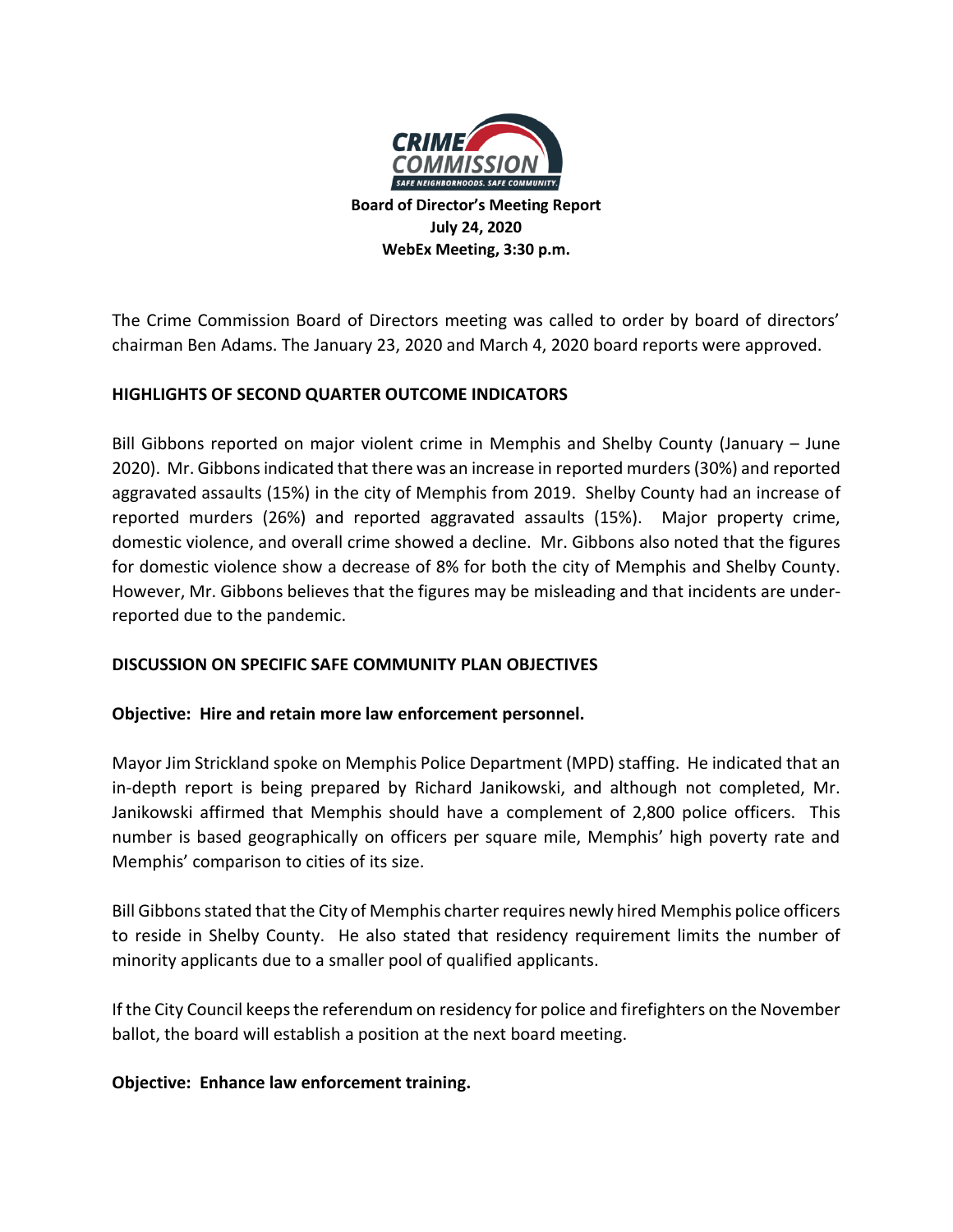Bill Gibbons presented the responses from MPD and Shelby County Sheriff Department regarding a measurement of twenty policies. These can now be shown on the Crime Commission website.

# **Objective: Initiate a focused deterrence model.**

District Attorney Weirich stated that she and Judge Michael are working to place juvenile offenders in a focused deterrence model. Currently, juveniles leaving Wilder get involved with their prior communitiesin crime. The goal will be to inform MPD and Shelby County Sheriff Office (SCSO) of their release and actively involve Judge Michael.

Judge Dan Michael indicated that the pandemic has completely shut down or limited the use of the court rooms for the rest of the year. Currently, dockets are presented by Zoom.

David Dart suggested that employment opportunities are available for those available for reentry. District Attorney Weirich suggested Harold Collins and Dr. K. B. Turner as a resource for applicants.

## **Objective: Reduce gun crimes.**

Bill Gibbons stated that 40/50 of the Crime Commission board participated in the vote (in March) to oppose pending legislation to carry a handgun without a permit in public. Legislation was not enacted this year, and Mr. Gibbons encouraged the board to stay vigilant because this will come to the forefront again.

Mr. Gibbons stated that Stevie Moore would like the Crime Commission to participate in a walk against gun violence this fall. Those board members willing to participate will organize as a small working group to support this issue.

Mr. Gibbons also stated that the FED UP campaign was successful in helping reduce gun crimes along with aggressive prosecution and targeted data driven policing. However, due to funding issues, the FED UP campaign is not active.

## **FINANCIALS**

The financials were presented by Johnny Moore. The Crime Commission's fiscal year ends September 30, 2020. Mr. Moore stated that current assets are \$1,784,466.81; current liabilities are \$35,208.13; total liabilities and net assets are \$2,097,435.40.

Bill Gibbons stated the bottom line on finances: for the remainder of this fiscal year, operating funds of \$230,000 are required.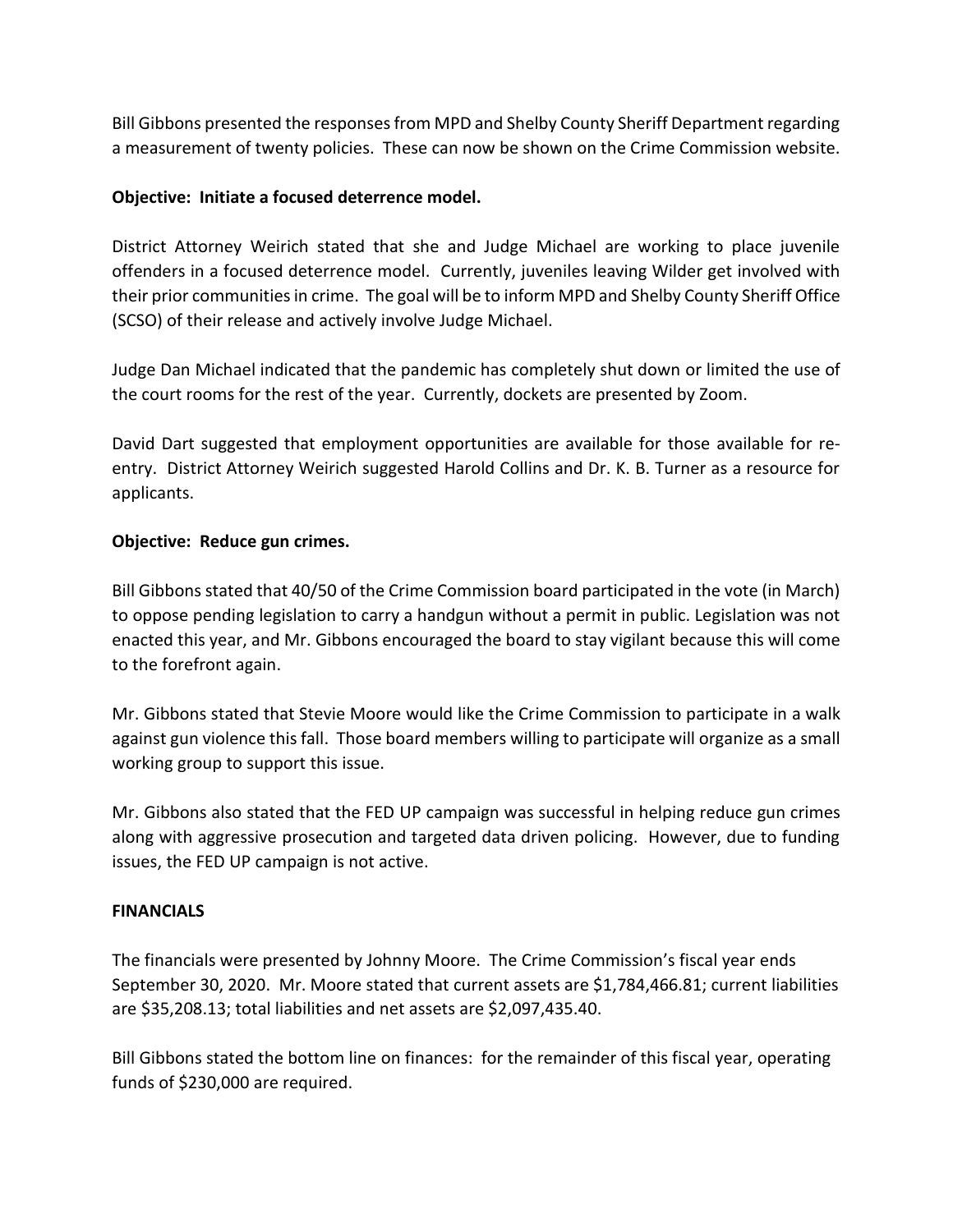### **OTHER BUSINESS**

An online auction was discussed as a way to raise funds for the Crime Commission. However, only two (2) items have been pledged. Any board members who are willing to donate items of value, such as vacation homes, big ticket items, etc. please contact the Crime Commission.

### **Audit:**

No findings were found.

**ADJOURNMENT**

**Presented by: Sharon (Sam) Walker Executive Assistant**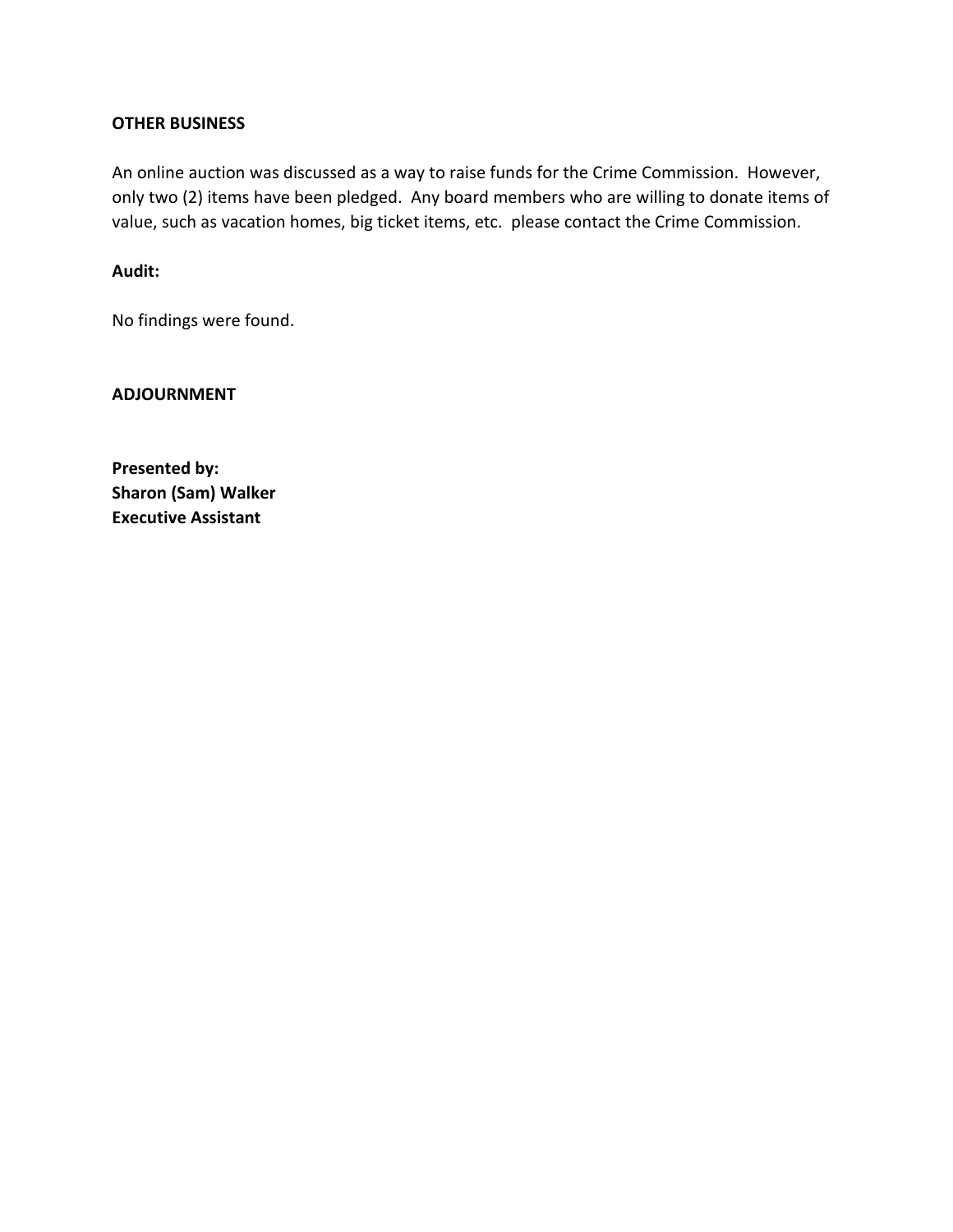

**Memphis Shelby Crime Commission Board Meeting July 24, 2020**

### **Attendance:**

- 1. Blair Taylor
- 2. Floyd Bonner
- 3. Amy Weirich
- 4. Ben Adams
- 5. Dr. K. B. Turner
- 6. Dave Carlson
- 7. Craig Weiss
- 8. Thomas Campbell
- 9. John Dudas
- 10. Coleman Thompson
- 11. Mike Dunavant
- 12. Jeff Cox
- 13. Dan Weddle
- 14. Jeffrey Higgs
- 15. Melanie Blakeney
- 16. Jim Strickland
- 17. Paul Morris
- 18. Vinessa Brown
- 19. Michael Rallings
- 20. David Dart
- 21. Rob DelPriore
- 22. Carol Ross-Spang
- 23. Lee Harris
- 24. Stevie Moore
- 25. Jamita Swearengen
- 26. Dan Michael
- 27. Dorcas Young Griffin
- 28. Henry Hooper
- 29. Johnny Moore